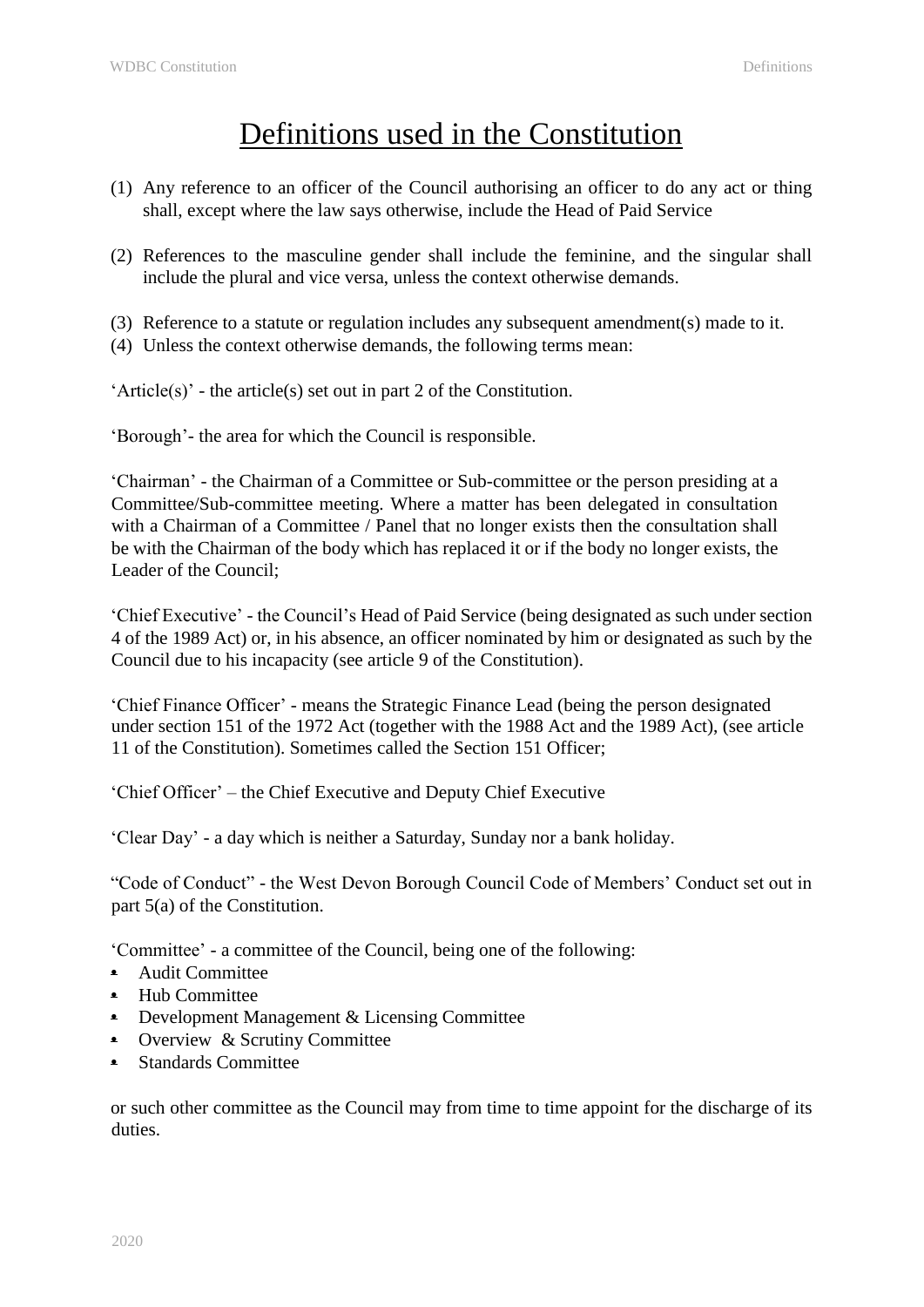'Constitution' - the document adopted for the time being by the Council which sets out how the Council operates, how decisions are made and the procedures which the Council follows.

'Contract Procedure Rules' - the rules governing contracts entered into by the Council (see part 4 of the Constitution).

'Corporate Property Officer' – Head of Practice for Assets who is responsible for the Council's Capital Strategy and Asset Management Plan (see the Financial Procedure Rules in part 4 of the Constitution).

'Council' - West Devon Borough Council.

'The Councils' – South Hams District Council and West Devon Borough Council

'Council Procedure Rules' - the rules set out in part 4(1) of the Constitution.

'Councillors' – see Members.

'Delegation Scheme' - the powers and duties of the Council which have been delegated to committees or to officers in accordance with the Scheme (see Part 3 of the Constitution).

'Democratic Services Manager' – shall also mean a relevant officer from Committee and Member Services

'Deputy Leader' - the person currently appointed to this position by the Council.

'Deputy Mayor' - the person currently appointed to this position by the Council.

'Extended Leadership Team (ELT)' – Heads of Practice Leads and Managers (or as otherwise determined by SLT from time to time)

'Extraordinary meeting' - an extra meeting of the Council which is not an ordinary scheduled meeting (sometimes referred to as special meetings).

'Financial Procedure Rules' - the financial rules of the Council for the time being adopted by it as set out in Part 4 of the Constitution.

'Group Managers' – Business Development Group Manager, Customer First & Support Services Group Manager, and Commercial Services Group Manager responsible for the Council's service areas as set out in the Delegation Scheme.

'Head of Paid Service' – means the Council's Chief Executive (being designated as the Head of Paid Service under section 4 of the 1989 Act) or, in her absence, an officer nominated by her or designated as such by the Council due to her incapacity (see article 10 of the Constitution);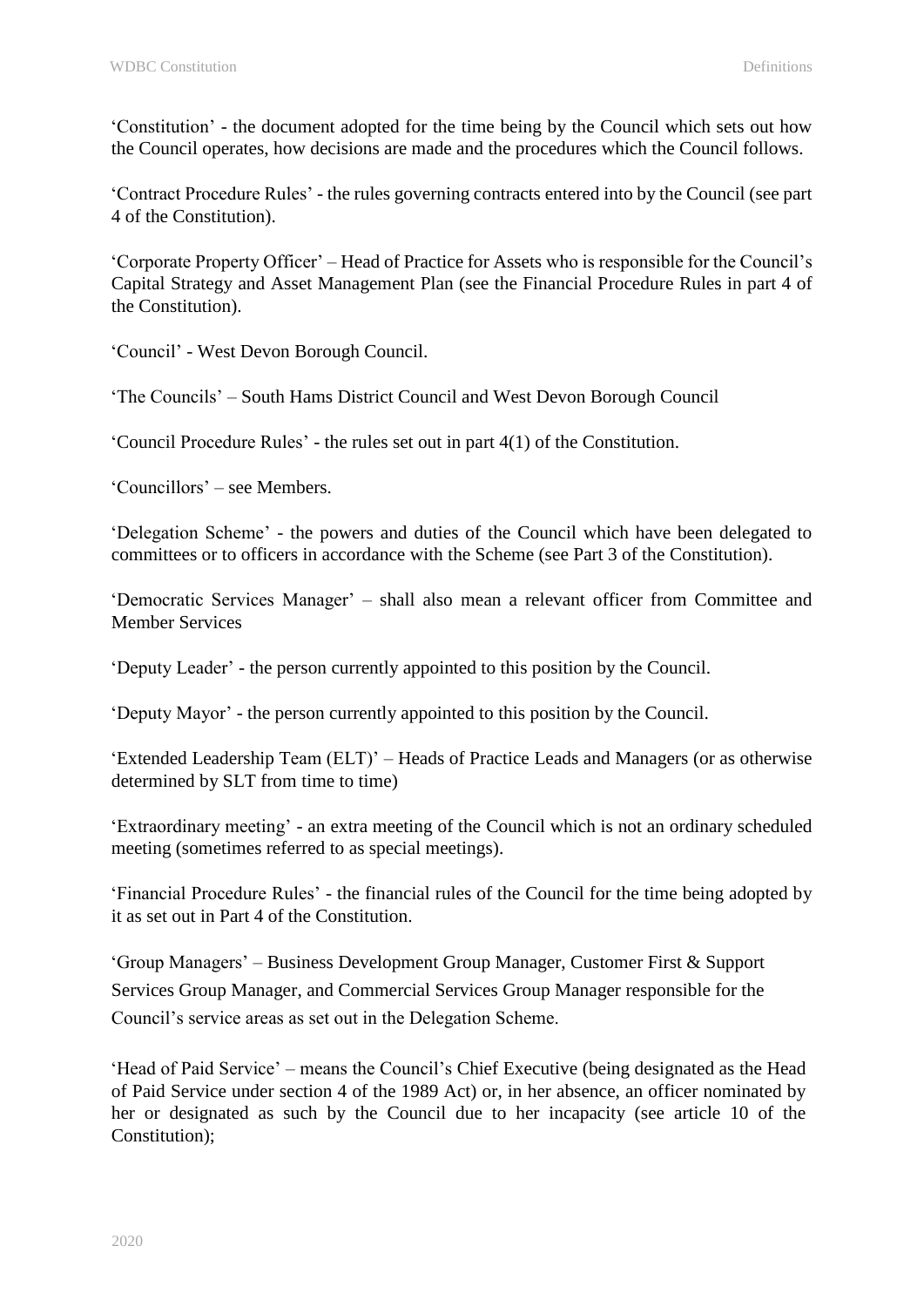'Leader of the Council' - shall mean the person currently appointed to this position by the Council

'Leader of a political group' - the leader of a political group as defined in the Local Government (Committees, etc.) Regulations1989.

'Majority' – in relation to appointments occurs when one candidate receives more votes than the sum of the votes cast for all of the other candidates.

"Mayor" - the person currently appointed to this position by the Council and who presides at Council meetings when present.

'Meeting' - a meeting of the Council, a Committee or other Council body.

'Member' - in relation to the Council a member of the Council and in relation to any Committee or Council body, a person appointed as a member of that Committee or Council body, whether or not entitled to vote. Members are sometimes referred to as Councillors.

'Monitoring Officer' – (the Head of Practice for Legal) being the person designated under section 5 of the 1989 Act or, if that person is unable to act owing to absence or illness, the person nominated as her deputy.

'Municipal Year' – means the Municipal Year from the May Annual Meeting in one year to the May Annual Meeting in the following year

'Notice(s) in writing' - includes notices sent by fax or e-mail.

'Number of Members' - in relation to the Council, the number of persons who may act at the time in question as Members of the Council, and in relation to a Committee or Council body, the number of persons who may act at the time in question as voting members of that body.

'Officer' - employee of the Council (and of South Hams District Council) or the holder of a paid office under the Council (or South Hams District Council) other than one held by a Member. Sometimes referred to as employees.

'Ordinary meeting' - a Council meeting which is scheduled for the current Council year and appears in the Council's Schedule of Meetings.

'Person presiding' - the person entitled, or appointed to preside at any meeting.

'Political group' - a political group as defined in the Local Government (Committees etc) Regulations 1989 (as amended).

'Proper Officer' - the person designated as such by the Council or Head of Paid Service.